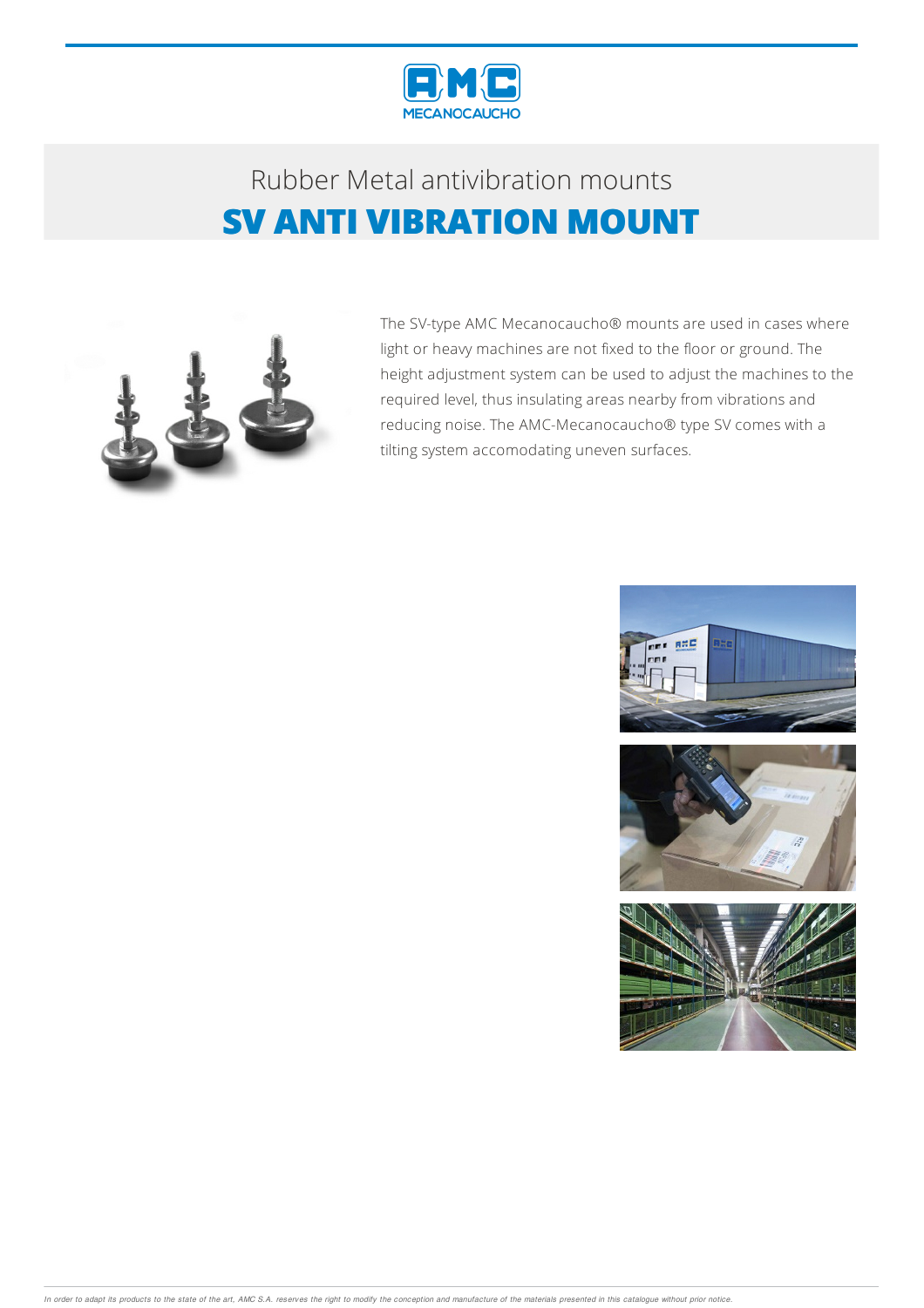

# Rubber Metal antivibration mounts **SV ANTI VIBRATION MOUNT**

DRAWINGS



#### DIMENSIONS

| <b>Type</b>              | A<br>(mm.) | B<br>(mm.) | C<br>(mm.) | D<br>(mm.) | <b>LOAD</b><br>Kg. MIN | <b>LOAD</b><br>Kg. MAX | Weight<br>$(g\zeta)$ | Code   |
|--------------------------|------------|------------|------------|------------|------------------------|------------------------|----------------------|--------|
| 000                      | 40         | 23         | $M-8$      | 48         | 20                     | 80                     | 91                   | 143001 |
| 00                       | 60         | 28         | $M-10$     | 81         | 60                     | 120                    | 235                  | 143002 |
| $\Omega$                 | 70         | 34         | $M-12$     | 89         | 90                     | 160                    | 350                  | 143003 |
|                          | 85         | 32         | $M-12$     | 89         | 130                    | 350                    | 456                  | 143004 |
| $\overline{2}$           | 100        | 40         | $M-14$     | 109        | 270                    | 600                    | 702                  | 143005 |
| 3                        | 120        | 37         | M-16       | 116        | 450                    | 900                    | 954                  | 143006 |
| $\overline{4}$           | 140        | 55         | M-16       | 116        | 700                    | 1200                   | 1513                 | 143007 |
| 5                        | 160        | 60         | M-16       | 116        | 1100                   | 1750                   | 1865                 | 143008 |
| 6                        | 180        | 70         | $M-24$     | 138        | 1500                   | 2500                   | 3034                 | 143009 |
| $\overline{\phantom{a}}$ | 210        | 75         | $M-24$     | 138        | 2100                   | 3750                   | 4248                 | 143010 |